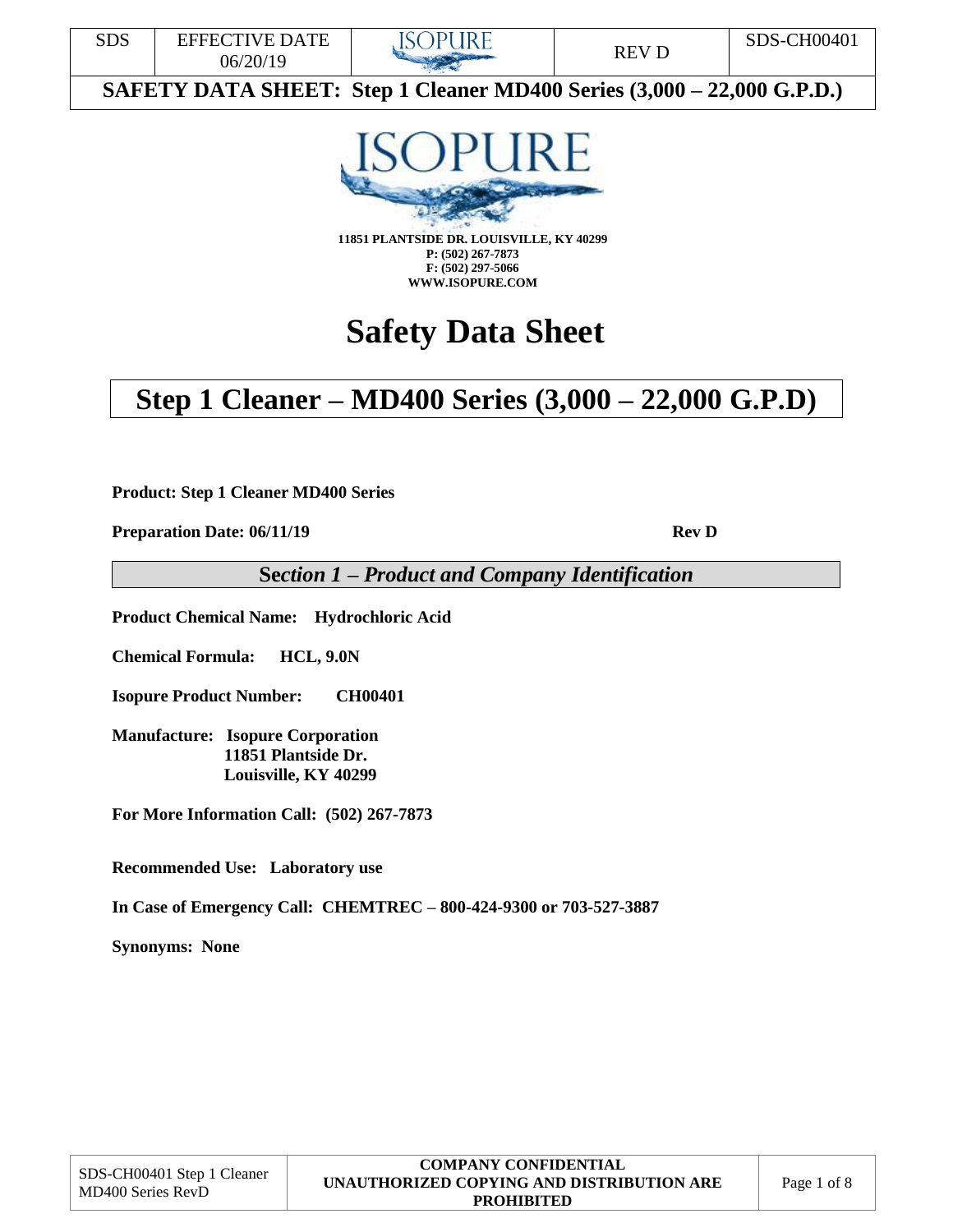



| Skin corrosion                                 | Category 1B |
|------------------------------------------------|-------------|
| Serious eye damage                             | Category    |
| Specific target organ toxicity-single exposure | Category    |

#### **GHS Label Elements, including Precautionary statements:**

#### **Hazard Statements:**

| TT <sub>01</sub> | Causes severe skin burns and eve damage. |
|------------------|------------------------------------------|
| TTQCE            | May cause respiratory irritation.        |

#### **Precautionary Statements:**

| P <sub>260</sub> | Do not breathe dust/fume/gas/mist/vapors/spray.                                                                                           |
|------------------|-------------------------------------------------------------------------------------------------------------------------------------------|
| P <sub>264</sub> | Wash hands thoroughly after handling.                                                                                                     |
| P271             | Use only outdoors or in a well-ventilated area.                                                                                           |
| P <sub>280</sub> | Wear protective gloves/protective clothing/eye<br>protection/face protection.                                                             |
| P301+P330+P331   | IF SWALLOWED: RINSE mouth. Do not induce<br>vomiting.                                                                                     |
| P304+P340        | IF INHALED: Remove person to fresh air and<br>keep comfortable for breathing.                                                             |
| P305+P351+P338   | IF IN EYES: Rinse cautiously with water for<br>several minutes. Remove contact lenses, if present<br>and easy to do so. Continue rinsing. |
| P310             | Immediately call a POISON CENTER or<br>doctor/physician.                                                                                  |
| P363             | Wash contaminated clothing before reuse.                                                                                                  |
| P390             | Absorb spillage to prevent material-damage.                                                                                               |
| P403+P233        | Store in a well-ventilated place. Keep container<br>tightly closed.                                                                       |
| P405             | Store locked up.                                                                                                                          |

SDS-CH00401 Step 1 Cleaner MD400 Series RevD **COMPANY CONFIDENTIAL UNAUTHORIZED COPYING AND DISTRIBUTION ARE PROHIBITED** Page 2 of 8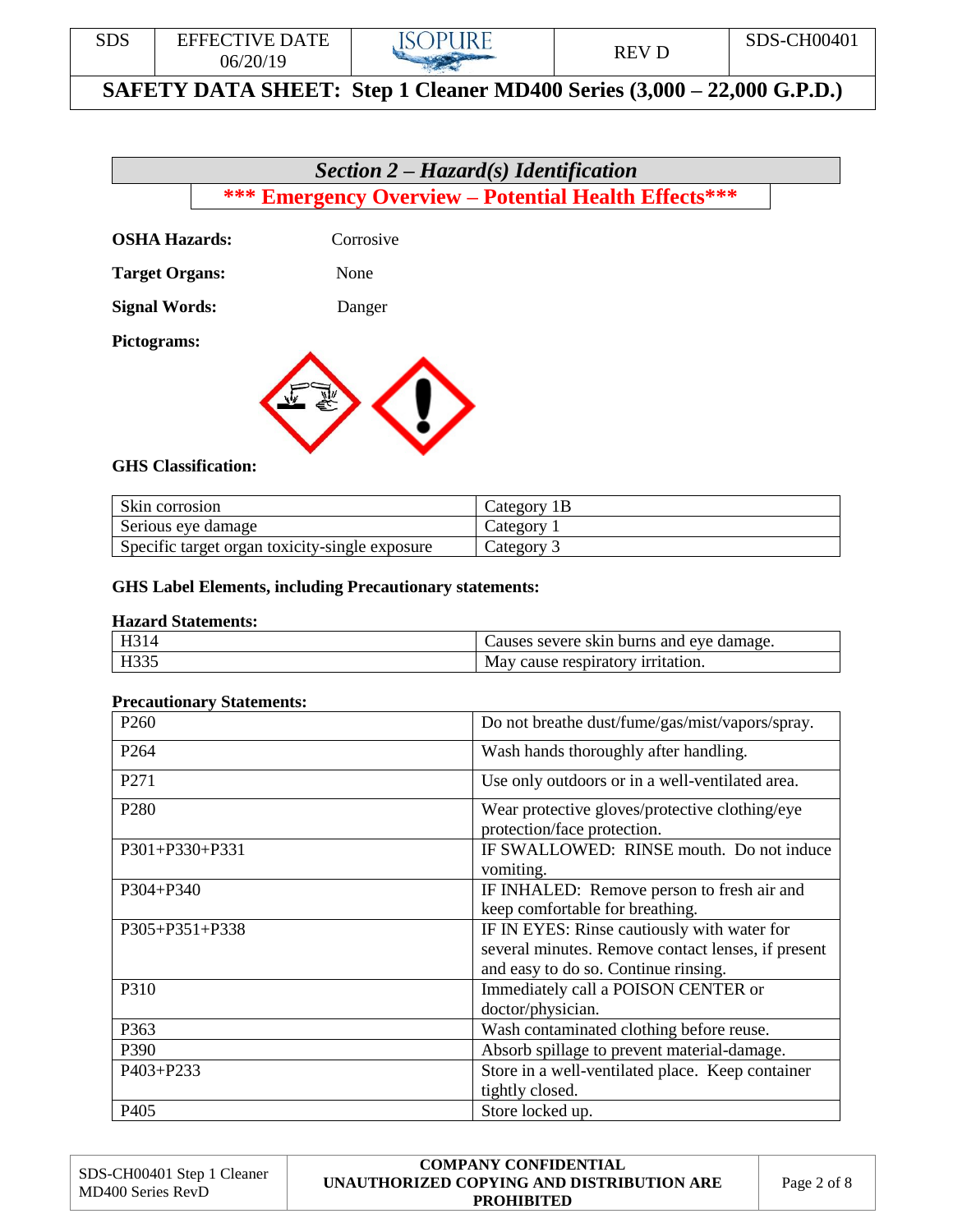

| P501 | Dispose of contents/container in accordance with |  |
|------|--------------------------------------------------|--|
|      | local regulations.                               |  |

#### **Potential Health Effects**

| <b>Eyes</b>       | Causes eye burns.                                                               |
|-------------------|---------------------------------------------------------------------------------|
| <b>Inhalation</b> | Toxic if inhaled. Material is extremely destructive to the tissue of the mucous |
|                   | membranes and upper respiratory tract.                                          |
| <b>Skin</b>       | Harmful if absorbed through skin. Causes skin burns.                            |
| <b>Ingestion</b>  | Harmful if swallowed.                                                           |

#### **NFPA Ratings HMIS Ratings**

| <b>Health</b>          |               | <b>Health</b>     |               |
|------------------------|---------------|-------------------|---------------|
| <b>Flammability</b>    |               | Fire              |               |
| <b>Reactivity</b>      |               | <b>Reactivity</b> |               |
| <b>Specific hazard</b> | Not Available | <b>Personal</b>   | Not Available |

| <b>Health</b>     |               |
|-------------------|---------------|
| Fire              |               |
| <b>Reactivity</b> |               |
| Personal          | Not Available |

# *Section 3 - Composition/Information on Ingredients*

| <b>Component</b>  | Weight $\%$ | CAS#      | EINECS#/<br>ELINCS# | Formula    | <b>Molecular</b><br>Weight |
|-------------------|-------------|-----------|---------------------|------------|----------------------------|
| Hydrochloric Acid | $30 - 32$   | 7647-01-0 | 231-595-7           | <b>HCI</b> | $36.46$ g/mol              |
| Water             | Balance     | 7732-18-5 | 231-791-2           | $H_2O$     | $18.00$ g/mol              |

# *Section 4 - First-Aid Measures*

| <b>Eyes</b>       | In case of eye contact, rinse with plenty of water and seek medical attention           |
|-------------------|-----------------------------------------------------------------------------------------|
|                   | immediately.                                                                            |
| <b>Inhalation</b> | Move casualty to fresh air and keep at rest. If breathing is difficult, give oxygen. If |
|                   | not breathing, give artificial respiration. Get medical attention immediately.          |
| <b>Skin</b>       | Immediately flush with plenty of water for at least 15 minutes while removing           |
|                   | contaminated clothing and wash using soap. Get medical attention immediately.           |
| <b>Ingestion</b>  | Do Not Induce Vomiting! Never give anything by mouth to an unconscious person.          |
|                   | If conscious, wash out mouth with water. Get medical attention immediately.             |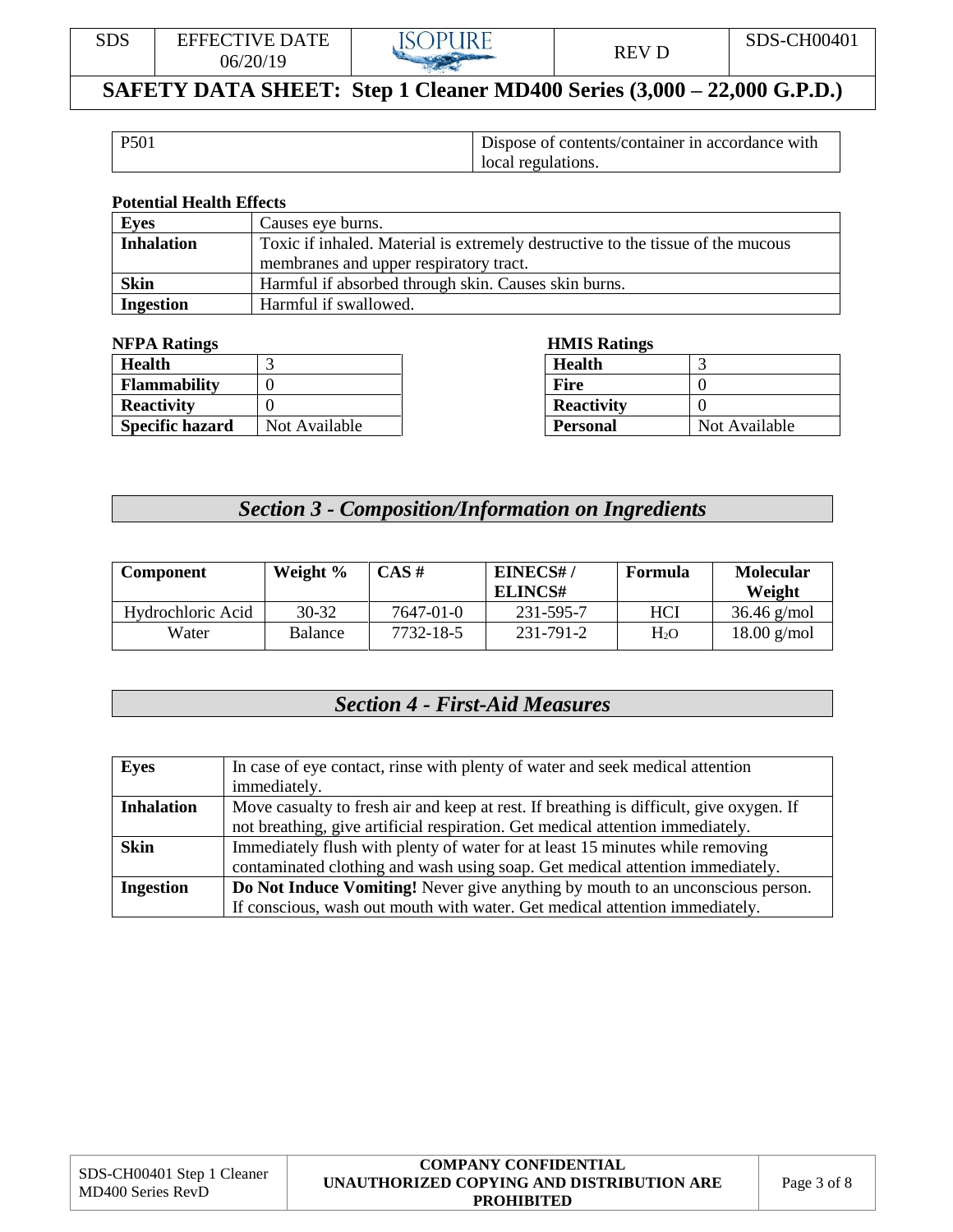

# *Section 5 - Fire-Fighting Measures*

| Suitable (and unsuitable)            | Product is not flammable. Use appropriate media for adjacent     |  |
|--------------------------------------|------------------------------------------------------------------|--|
| extinguishing media                  | fire. Cool containers with water.                                |  |
| Special protective equipment         | Wear self-contained, approved breathing apparatus and full       |  |
| and precautions for firefighters     | protective clothing, including eye protection and boots.         |  |
| <b>Specific hazards arising from</b> | Emits toxic (hydrogen chloride gas) fumes under fire conditions. |  |
| the chemical                         | (See also Stability and Reactivity section).                     |  |

### *Section 6 - Accidental Release Measures*

| <b>Personal precautions,</b>     | See section 8 for recommendations on the use of personal protective   |
|----------------------------------|-----------------------------------------------------------------------|
| protective equipment and         | equipment.                                                            |
| emergency procedures             |                                                                       |
| <b>Environmental precautions</b> | Prevent spillage from entering drains. Any release to the             |
|                                  | environment may be subject to federal/national or local reporting     |
|                                  | requirements.                                                         |
| <b>Methods and materials for</b> | Neutralize spill with sodium bicarbonate or lime. Absorb spill with   |
| containment and cleaning up      | noncombustible absorbent material, then place in a suitable container |
|                                  | for disposal. Clean surfaces thoroughly with water to remove          |
|                                  | residual contamination. Dispose of all waste and cleanup materials in |
|                                  | accordance with regulations.                                          |

## *Section 7 - Handling and Storage*

#### **Precautions for safe handling**

See section 8 for recommendations on the use of personal protective equipment. Use with adequate ventilation. Wash thoroughly after using. Keep container closed when not in use. Avoid formation of aerosols.

#### **Conditions for safe storage, including any incompatibilities**

Store in cool, dry well ventilated area. Keep away from incompatible materials (see section 10 for incompatibilities).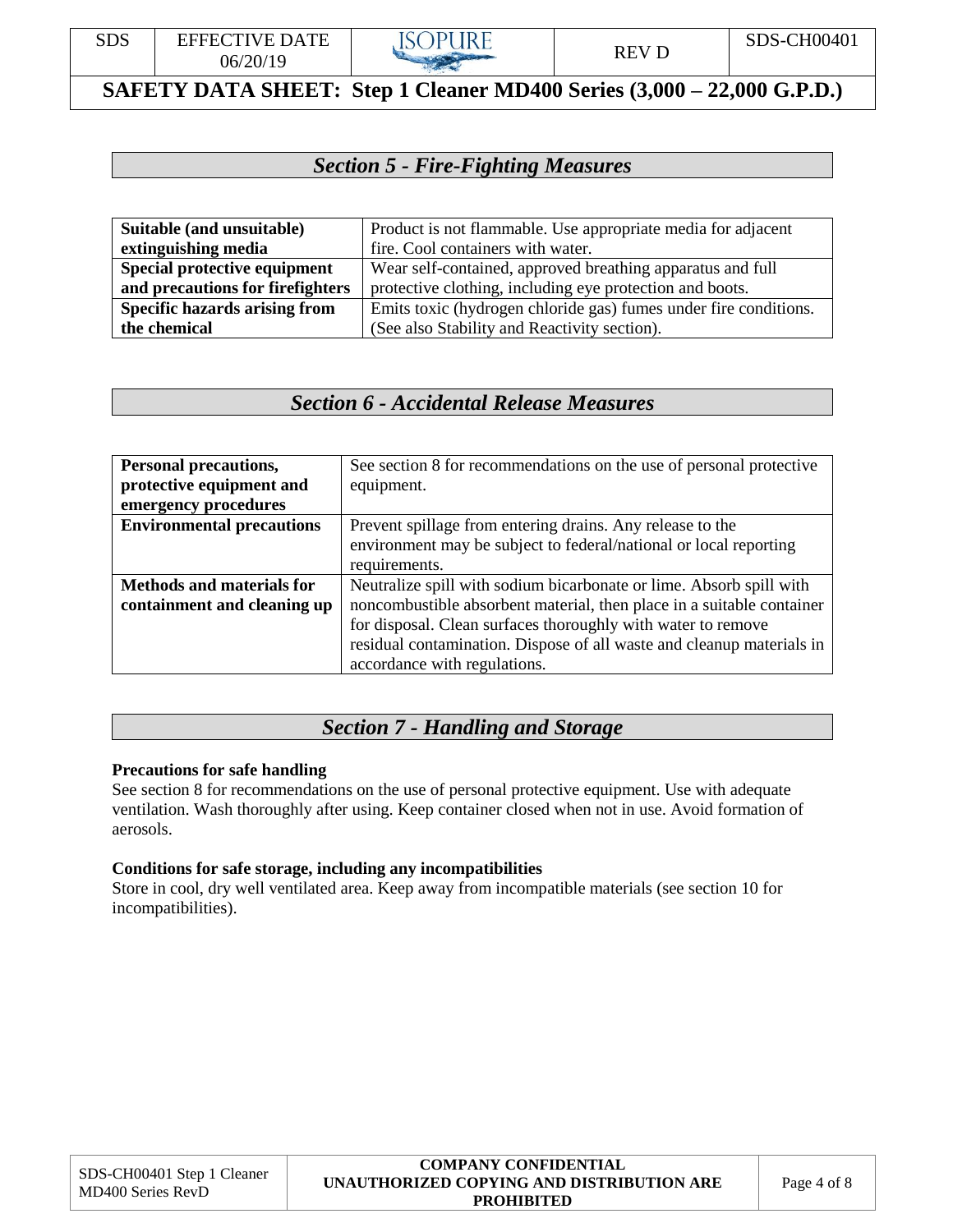

# *Section 8 - Exposure Controls / Personal Protection*

#### **Occupational exposure controls:**

| <b>Component</b>  | <b>Exposure Limits</b> | <b>Basis</b> | <b>Entity</b> |
|-------------------|------------------------|--------------|---------------|
| Hydrogen Chloride | 2 ppm                  | <b>CEIL</b>  | <b>ACGIH</b>  |
|                   | 2.98 mg/m <sup>3</sup> |              |               |
|                   | 5 ppm                  | <b>CEIL</b>  | <b>OSHA</b>   |
|                   | $7 \text{ mg/m}^3$     |              |               |
|                   | 5 ppm                  | <b>CEIL</b>  | <b>NIOSH</b>  |
|                   | $7 \text{ mg/m}^3$     |              |               |
|                   | $50$ ppm               | <b>IDLH</b>  | <b>OSHA</b>   |

- TWA: Time Weighted Average over 8 hours of work.
- TLV: Threshold Limit Value over 8 hours of work.
- REL: Recommended Exposure Limit.
- PEL: Permissible Exposure Limit
- STE:L Short term Exposure Limit during x minutes.
- IDLH: Immediately Dangerous to Life or Health.
- WEEL: Workplace Environmental Exposure Levels.
- CEIL: Ceiling

#### **Personal Protection**

| <b>Eyes</b>       | Wear Chemical safety glasses or goggles, and face shield.                                                                                                                                                  |
|-------------------|------------------------------------------------------------------------------------------------------------------------------------------------------------------------------------------------------------|
| <b>Inhalation</b> | Provide local exhaust, preferably mechanical. If exposure levels are excessive, use                                                                                                                        |
|                   | an approved respirator.                                                                                                                                                                                    |
| <b>Skin</b>       | Wear nitrile or rubber gloves, and full body suit. The type of protective equipment<br>must be selected according to the concentration and amount of the dangerous<br>substance at the specific workplace. |
| <b>Other</b>      | Not Available                                                                                                                                                                                              |

#### **Other Recommendations**

Provide eyewash stations, quick-drench showers and washing facilities accessible to areas of use and handling.

# *Section 9 - Physical and Chemical Properties*

| Appearance (physical state, color, etc.) | Clear, colorless to light yellow liquid. |
|------------------------------------------|------------------------------------------|
| Oder                                     | Not available                            |
| Oder threshold                           | Not available                            |
| pH                                       | Not available                            |
| Melting point/freezing point             | Not available                            |
| Initial boiling point and boiling range  | Not available                            |
| Flash point                              | Not Flammable                            |
| Evaporation rate                         | Not Available                            |

| SDS-CH00401 Step 1 Cleaner<br>MD400 Series RevD | <b>COMPANY CONFIDENTIAL</b><br>UNAUTHORIZED COPYING AND DISTRIBUTION ARE<br><b>PROHIBITED</b> | Page 5 of 8 |
|-------------------------------------------------|-----------------------------------------------------------------------------------------------|-------------|
|-------------------------------------------------|-----------------------------------------------------------------------------------------------|-------------|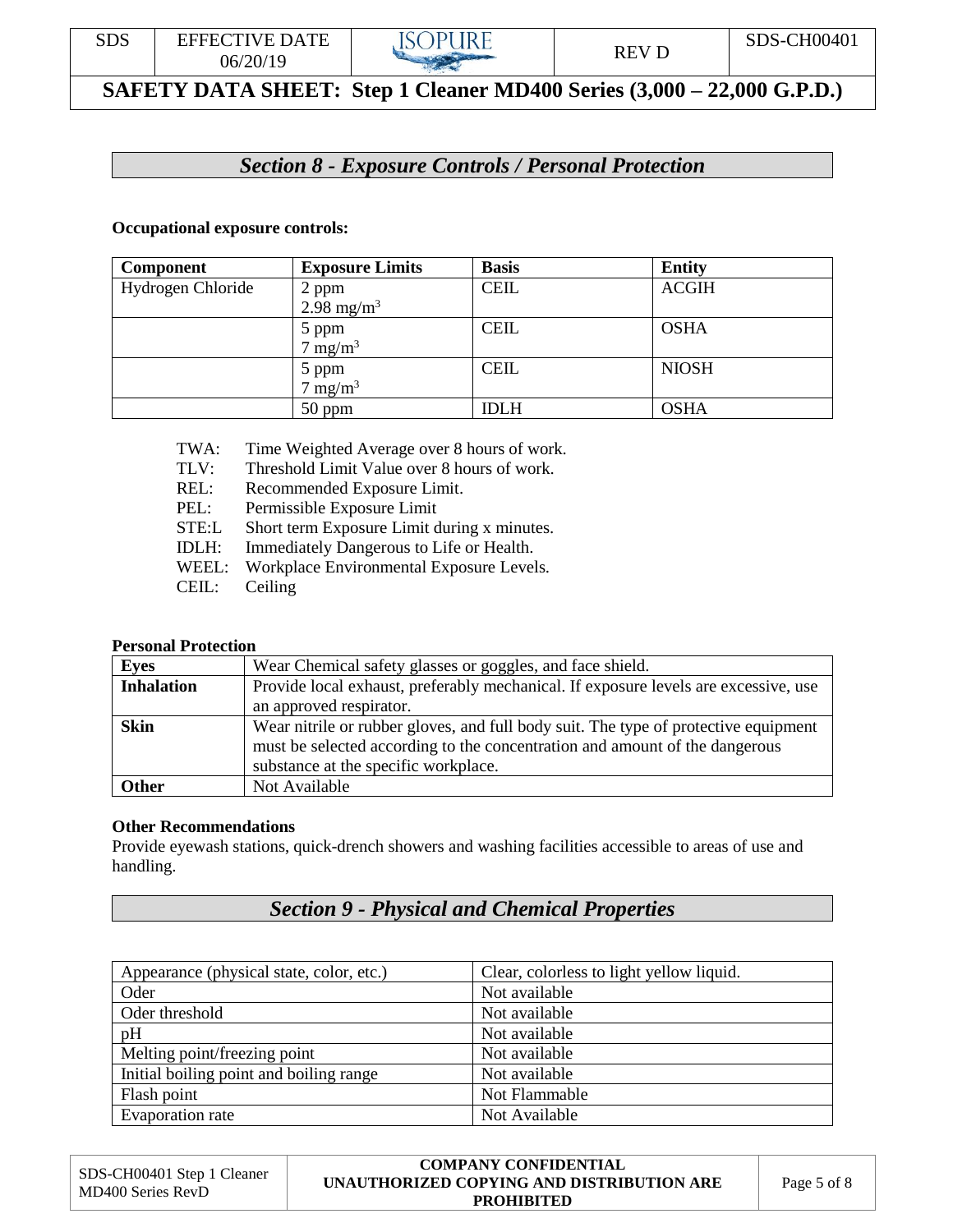

| Flammability (solid, gas)                   | Not Flammable                   |
|---------------------------------------------|---------------------------------|
| Upper/lower flammability or explosive limit | Not Explosive                   |
| Vapor pressure                              | Not available                   |
| Vapor density                               | Not available                   |
| Specific Gravity                            | 1.14-1.15                       |
| Solubility (ies)                            | Soluble in water, diethyl ether |
| Partition coefficient: n-octanol/water      | Not Available                   |
| Auto-ignition temperature                   | Not Available                   |
| Decomposition temperature                   | Not Available                   |

# *Section 10 - Stability and Reactivity*

| <b>Chemical Stability</b>                 | Stable                                                       |
|-------------------------------------------|--------------------------------------------------------------|
| <b>Possibility of Hazardous Reactions</b> | Will not occur                                               |
| <b>Conditions to Avoid</b>                | Not Available                                                |
| <b>Incompatible Materials</b>             | Metals, oxidizing agents, organic materials, alkalis, water. |
| <b>Hazardous Decomposition Products</b>   | Hydrogen chloride gas.                                       |

# *Section 11 – Toxicological Information*

#### **Acute Toxicity**

| <b>Skin</b>        | Not Available |
|--------------------|---------------|
| <b>Eyes</b>        | Not Available |
| <b>Respiratory</b> | Not Available |
| Ingestion          | Not available |

### **Carcinogenicity**

| <b>IARC</b>  | 3: Not classifiable as to its carcinogenicity to humans (hydrochloric acid).     |  |
|--------------|----------------------------------------------------------------------------------|--|
| <b>ACGIH</b> | A4: Not classifiable as a human carcinogen (hydrochloric acid).                  |  |
| <b>NTP</b>   | No components of this product present at levels greater than or equal to 0.1% is |  |
|              | identified as a known or anticipated carcinogen by NTP.                          |  |
| <b>OSHA</b>  | No components of this product present at levels greater than or equal to 0.1% is |  |
|              | identified as a carcinogen or potential carcinogen by OSHA.                      |  |

#### **Signs & Symptoms of Exposure**

| $\cdot$            |                                                                                        |
|--------------------|----------------------------------------------------------------------------------------|
| <b>Skin</b>        | Irritation and burns.                                                                  |
| <b>Eyes</b>        | Severe eye irritation, conjunctivitis, burns, corneal necrosis.                        |
| <b>Respiratory</b> | Irritation, pain, inflammation of upper respiratory tract and mucous membranes,        |
|                    | coughing, sneezing, choking.                                                           |
| <b>Ingestion</b>   | Irritation, burning, ulceration, fever, vomiting, nausea, diarrhea, thirst, difficulty |
|                    | swallowing, salivation.                                                                |
|                    |                                                                                        |

| ______ | $\mathbf{C}^1$<br><b>TIME</b><br><b>Toxicity</b><br>hronic.' | N/T<br>organs.<br>admage |
|--------|--------------------------------------------------------------|--------------------------|
|--------|--------------------------------------------------------------|--------------------------|

| SDS-CH00401 Step 1 Cleaner<br>MD400 Series RevD | <b>COMPANY CONFIDENTIAL</b><br>UNAUTHORIZED COPYING AND DISTRIBUTION ARE<br><b>PROHIBITED</b> | Page 6 of 8 |
|-------------------------------------------------|-----------------------------------------------------------------------------------------------|-------------|
|-------------------------------------------------|-----------------------------------------------------------------------------------------------|-------------|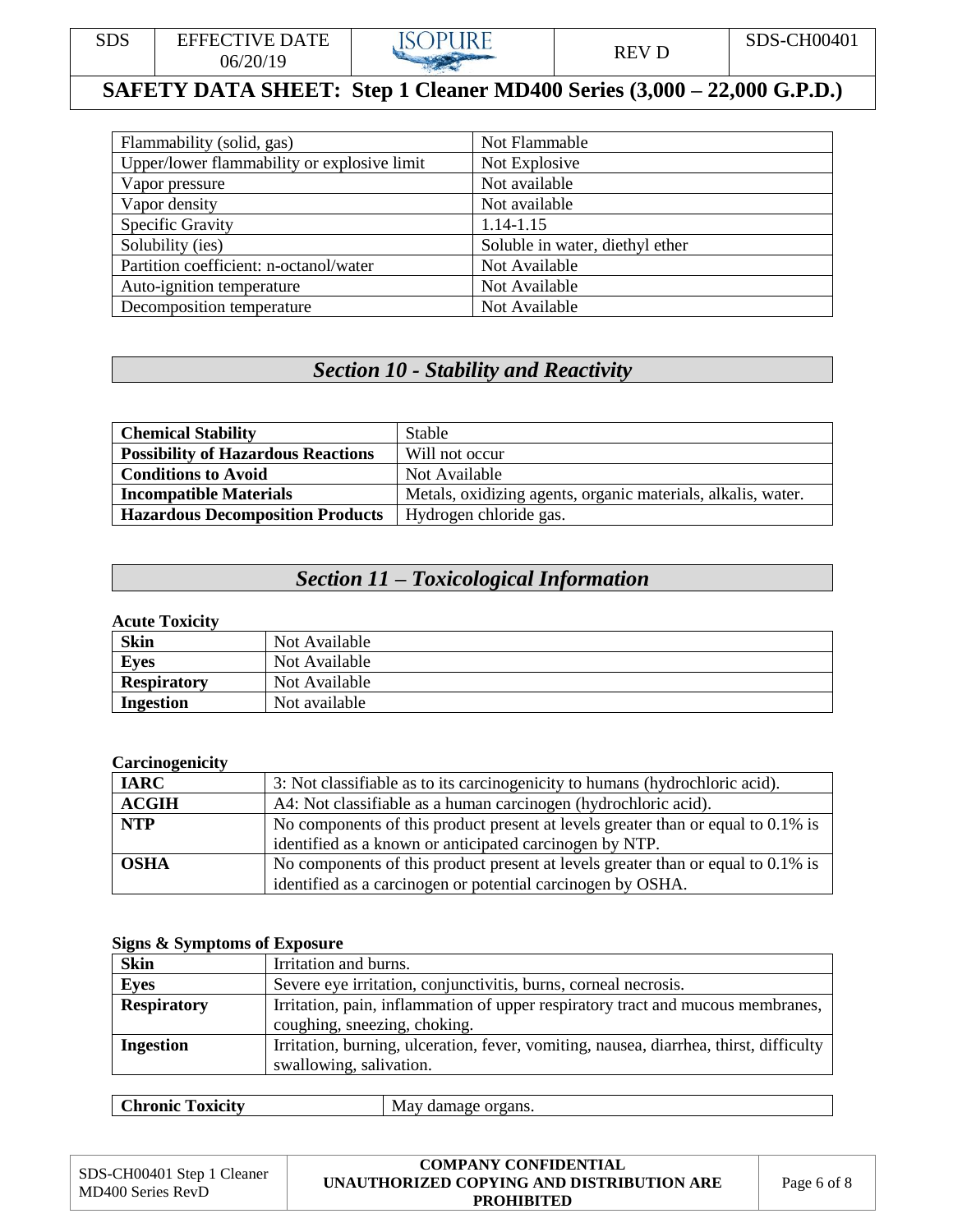

| <b>Teratogenicity</b>                 | Not Available                                              |
|---------------------------------------|------------------------------------------------------------|
| <b>Mutagenicity</b>                   | May alter genetic material.                                |
| <b>Embroyotoxicity</b>                | Not Available                                              |
| <b>Specific Target Organ Toxicity</b> | Kidneys, liver, mucous membranes, upper respiratory tract, |
|                                       | skin, eyes, circulatory system, teeth.                     |
| <b>Reproductive Toxicity</b>          | Not Available                                              |
| <b>Respiratory/Skin Sensitization</b> | Not Available                                              |

# *Section 12 – Ecological Information*

#### **Ecotoxicity**

| <b>Aquatic Vertebrate</b>            | Not Available |
|--------------------------------------|---------------|
| <b>Aquatic Invertebrate</b>          | Not Available |
| <b>Terrestrial</b>                   | Not Available |
| <b>Persistence and Degradability</b> | Not Available |
| <b>Bioaccumulative Potential</b>     | Not Available |
| <b>Mobility in soil</b>              | Not Available |
| <b>PBT</b> and vPvB Assessment       | Not Available |
| <b>Other Adverse Effects</b>         | Not Available |

### *Section 13 – Disposable Considerations*

| <b>Waste Residues</b>     | User should review their operations in terms of the applicable<br>federal/national or local regulations and consult with appropriate<br>regulatory agencies if necessary before disposing of waste product<br>container.  |
|---------------------------|---------------------------------------------------------------------------------------------------------------------------------------------------------------------------------------------------------------------------|
| <b>Product Containers</b> | Users should review their operations in terms of the applicable<br>federal/national or local regulations and consult with appropriate<br>regulatory agencies if necessary before disposing of waste product<br>container. |

The information offered in section 13 is for the product as shipped. Use and/or alterations to the product may significantly change the characteristics of the material and alter the waste classification and proper disposal methods.

# *Section 14 – Transportation Information*

| <b>US DOT</b>           | UN1789, Hydrochloric acid, 8, PG II |  |
|-------------------------|-------------------------------------|--|
| <b>TDG</b>              | UN1789, HYDROCHLORIC ACID, 8, PG II |  |
| <b>IMDG</b>             | UN1789, HYDROCHLORIC ACID, 8, PG II |  |
| <b>Marine Pollutant</b> | N <sub>0</sub>                      |  |
| <b>ІАТА/ІСАО</b>        | UN1789, Hydrochloric acid, 8, PG II |  |

| SDS-CH00401 Step 1 Cleaner | <b>COMPANY CONFIDENTIAL</b>               |             |
|----------------------------|-------------------------------------------|-------------|
| MD400 Series RevD          | UNAUTHORIZED COPYING AND DISTRIBUTION ARE | Page 7 of 8 |
|                            | <b>PROHIBITED</b>                         |             |